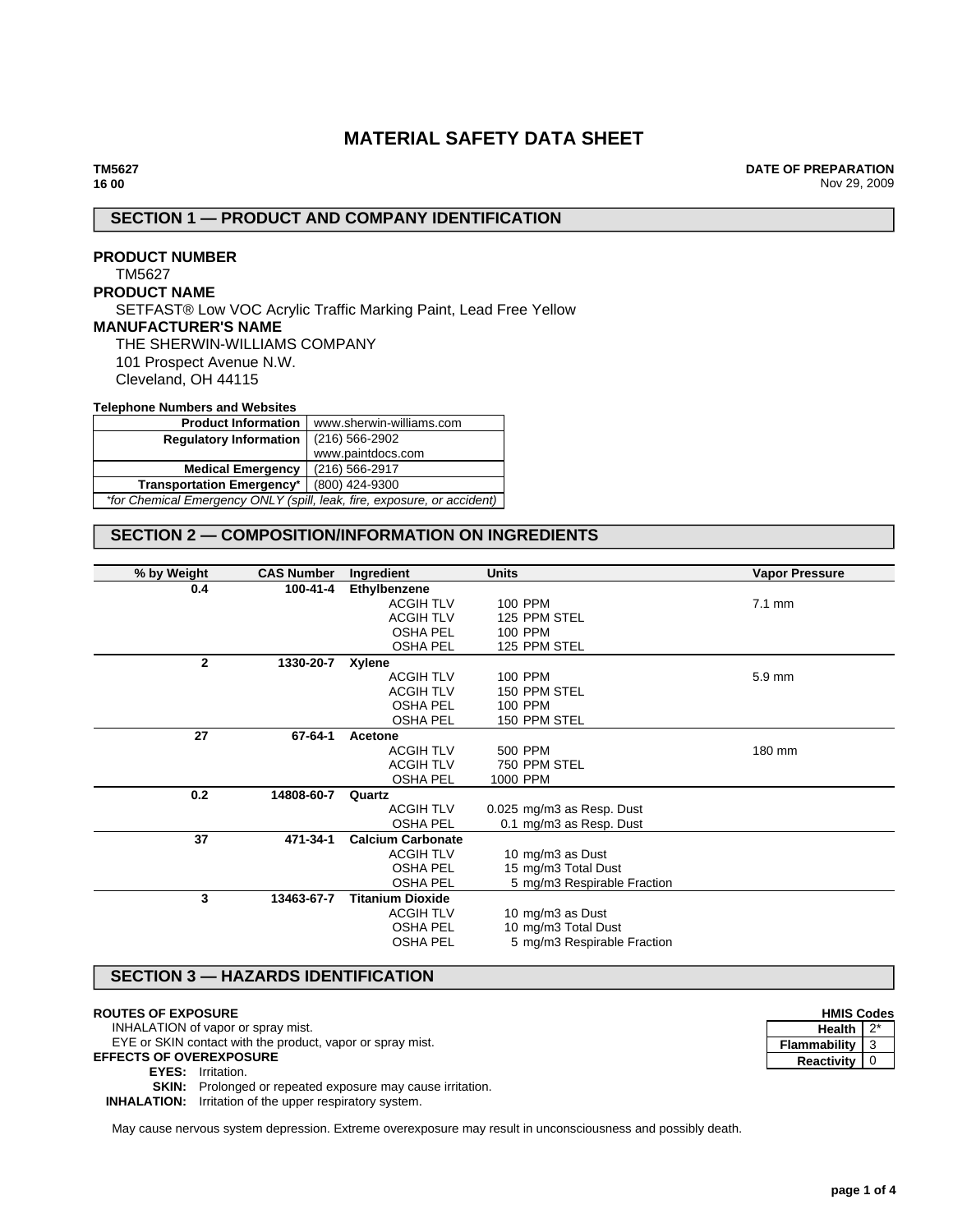Prolonged overexposure to solvent ingredients in Section 2 may cause adverse effects to the liver, urinary and reproductive systems. **SIGNS AND SYMPTOMS OF OVEREXPOSURE**

Headache, dizziness, nausea, and loss of coordination are indications of excessive exposure to vapors or spray mists.

Redness and itching or burning sensation may indicate eye or excessive skin exposure.

#### **MEDICAL CONDITIONS AGGRAVATED BY EXPOSURE**

### None generally recognized.

#### **CANCER INFORMATION**

For complete discussion of toxicology data refer to Section 11.

## **SECTION 4 — FIRST AID MEASURES**

**EYES:** Flush eyes with large amounts of water for 15 minutes. Get medical attention.

**SKIN:** Wash affected area thoroughly with soap and water.

- Remove contaminated clothing and launder before re-use.
- **INHALATION:** If affected, remove from exposure. Restore breathing. Keep warm and quiet.
- **INGESTION:** Do not induce vomiting. Get medical attention immediately.

### **SECTION 5 — FIRE FIGHTING MEASURES**

**UEL** 12.8 **LEL** 1.0 **FLASH POINT** 1 °F PMCC **FLAMMABILITY CLASSIFICATION** RED LABEL -- Extremely Flammable, Flash below 21 °F (-6 °C) **EXTINGUISHING MEDIA** Carbon Dioxide, Dry Chemical, Foam **UNUSUAL FIRE AND EXPLOSION HAZARDS** Closed containers may explode when exposed to extreme heat. Application to hot surfaces requires special precautions. During emergency conditions overexposure to decomposition products may cause a health hazard. Symptoms may not be immediately apparent. Obtain medical attention.

#### **SPECIAL FIRE FIGHTING PROCEDURES**

Full protective equipment including self-contained breathing apparatus should be used.

Water spray may be ineffective. If water is used, fog nozzles are preferable. Water may be used to cool closed containers to prevent pressure build-up and possible autoignition or explosion when exposed to extreme heat.

## **SECTION 6 — ACCIDENTAL RELEASE MEASURES**

#### **STEPS TO BE TAKEN IN CASE MATERIAL IS RELEASED OR SPILLED**

• Remove all sources of ignition. Ventilate the area.

Remove with inert absorbent.

## **SECTION 7 — HANDLING AND STORAGE**

#### **STORAGE CATEGORY**

DOL Storage Class IB

### **PRECAUTIONS TO BE TAKEN IN HANDLING AND STORAGE**

Contents are EXTREMELY FLAMMABLE. Keep away from heat, sparks, and open flame. Vapors will accumulate readily and may ignite explosively.

During use and until all vapors are gone: Keep area ventilated - Do not smoke - Extinguish all flames, pilot lights, and heaters - Turn off stoves, electric tools and appliances, and any other sources of ignition.

Consult NFPA Code. Use approved Bonding and Grounding procedures.

Keep container closed when not in use. Transfer only to approved containers with complete and appropriate labeling. Do not take internally. Keep out of the reach of children.

## **SECTION 8 — EXPOSURE CONTROLS/PERSONAL PROTECTION**

### **PRECAUTIONS TO BE TAKEN IN USE**

Use only with adequate ventilation.

Avoid contact with skin and eyes. Avoid breathing vapor and spray mist.

Wash hands after using.

This coating may contain materials classified as nuisance particulates (listed "as Dust" in Section 2) which may be present at hazardous levels only during sanding or abrading of the dried film. If no specific dusts are listed in Section 2, the applicable limits for nuisance dusts are ACGIH TLV 10 mg/m3 (total dust), 3 mg/m3 (respirable fraction), OSHA PEL 15 mg/m3 (total dust), 5 mg/m3 (respirable fraction).

#### **VENTILATION**

Local exhaust preferable. General exhaust acceptable if the exposure to materials in Section 2 is maintained below applicable exposure limits. Refer to OSHA Standards 1910.94, 1910.107, 1910.108.

#### **RESPIRATORY PROTECTION**

If personal exposure cannot be controlled below applicable limits by ventilation, wear a properly fitted organic vapor/particulate respirator approved by NIOSH/MSHA for protection against materials in Section 2.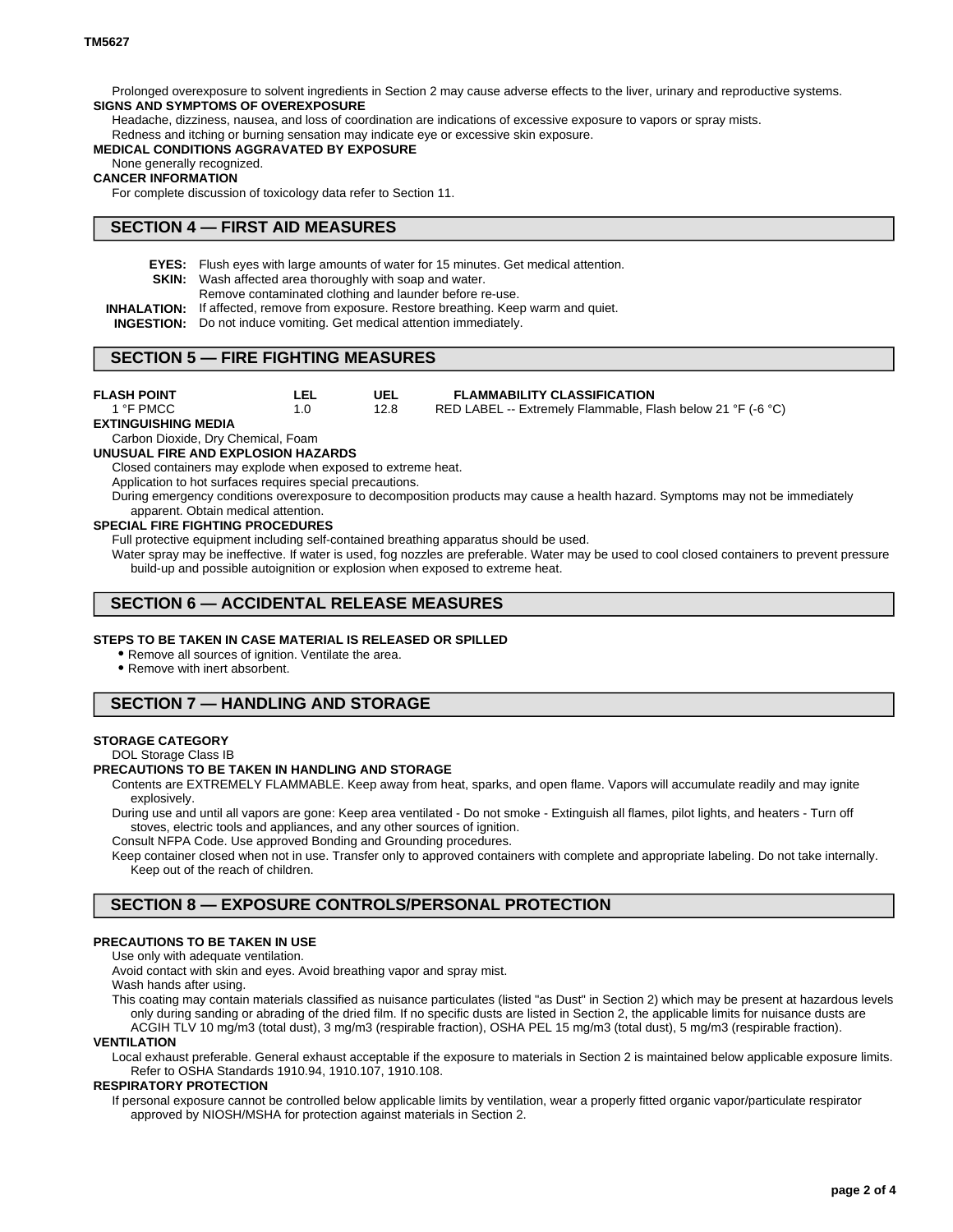When sanding or abrading the dried film, wear a dust/mist respirator approved by NIOSH/MSHA for dust which may be generated from this product, underlying paint, or the abrasive.

### **PROTECTIVE GLOVES**

Wear gloves which are recommended by glove supplier for protection against materials in Section 2.

### **EYE PROTECTION**

Wear safety spectacles with unperforated sideshields.

### **OTHER PRECAUTIONS**

Intentional misuse by deliberately concentrating and inhaling the contents can be harmful or fatal.

### **SECTION 9 — PHYSICAL AND CHEMICAL PROPERTIES**

| <b>PRODUCT WEIGHT</b> 11.42 lb/gal                                |                   | 1368 g/l                                       |  |  |
|-------------------------------------------------------------------|-------------------|------------------------------------------------|--|--|
| <b>SPECIFIC GRAVITY 1.37</b>                                      |                   |                                                |  |  |
| <b>BOILING POINT</b> $132 - 292$ °F                               |                   | $55 - 144$ °C                                  |  |  |
| <b>MELTING POINT</b> Not Available                                |                   |                                                |  |  |
| <b>VOLATILE VOLUME</b> 51%                                        |                   |                                                |  |  |
| <b>EVAPORATION RATE</b> Slower than ether                         |                   |                                                |  |  |
| <b>VAPOR DENSITY</b> Heavier than air                             |                   |                                                |  |  |
| <b>SOLUBILITY IN WATER N.A.</b>                                   |                   |                                                |  |  |
| <b>VOLATILE ORGANIC COMPOUNDS (VOC Theoretical - As Packaged)</b> |                   |                                                |  |  |
| $0.62$ lb/gal                                                     |                   | 74g/l Less Water and Federally Exempt Solvents |  |  |
| $0.33$ lb/gal                                                     | 39q/l Emitted VOC |                                                |  |  |

### **SECTION 10 — STABILITY AND REACTIVITY**

**STABILITY — Stable CONDITIONS TO AVOID** None known. **INCOMPATIBILITY** None known. **HAZARDOUS DECOMPOSITION PRODUCTS** By fire: Carbon Dioxide, Carbon Monoxide **HAZARDOUS POLYMERIZATION**

Will not occur

## **SECTION 11 — TOXICOLOGICAL INFORMATION**

#### **CHRONIC HEALTH HAZARDS**

Reports have associated repeated and prolonged overexposure to solvents with permanent brain and nervous system damage. Ethylbenzene is classified by IARC as possibly carcinogenic to humans (2B) based on inadequate evidence in humans and sufficient evidence in laboratory animals. Lifetime inhalation exposure of rats and mice to high ethylbenzene concentrations resulted in increases in certain types of cancer, including kidney tumors in rats and lung and liver tumors in mice. These effects were not observed in animals exposed to lower concentrations. There is no evidence that ethylbenzene causes cancer in humans.

Crystalline Silica (Quartz, Cristobalite) is listed by IARC and NTP. Long term exposure to high levels of silica dust, which can occur only when sanding or abrading the dry film, may cause lung damage (silicosis) and possibly cancer.

IARC's Monograph No. 93 reports there is sufficient evidence of carcinogenicity in experimental rats exposed to titanium dioxide but inadequate evidence for carcinogenicity in humans and has assigned a Group 2B rating. In addition, the IARC summary concludes, "No significant exposure to titanium dioxide is thought to occur during the use of products in which titanium is bound to other materials, such as paint."

#### **TOXICOLOGY DATA**

| <b>CAS No.</b> | <b>Ingredient Name</b>   |          |     |               |  |
|----------------|--------------------------|----------|-----|---------------|--|
| 100-41-4       | Ethylbenzene             |          |     |               |  |
|                |                          | LC50 RAT | 4HR | Not Available |  |
|                |                          | LD50 RAT |     | 3500 mg/kg    |  |
| 1330-20-7      | Xylene                   |          |     |               |  |
|                |                          | LC50 RAT | 4HR | 5000 ppm      |  |
|                |                          | LD50 RAT |     | 4300 mg/kg    |  |
| 67-64-1        | Acetone                  |          |     |               |  |
|                |                          | LC50 RAT | 4HR | Not Available |  |
|                |                          | LD50 RAT |     | 5800 mg/kg    |  |
| 14808-60-7     | Quartz                   |          |     |               |  |
|                |                          | LC50 RAT | 4HR | Not Available |  |
|                |                          | LD50 RAT |     | Not Available |  |
| 471-34-1       | <b>Calcium Carbonate</b> |          |     |               |  |
|                |                          | LC50 RAT | 4HR | Not Available |  |
|                |                          | LD50 RAT |     | Not Available |  |
| 13463-67-7     | <b>Titanium Dioxide</b>  |          |     |               |  |
|                |                          | LC50 RAT | 4HR | Not Available |  |
|                |                          | LD50 RAT |     | Not Available |  |